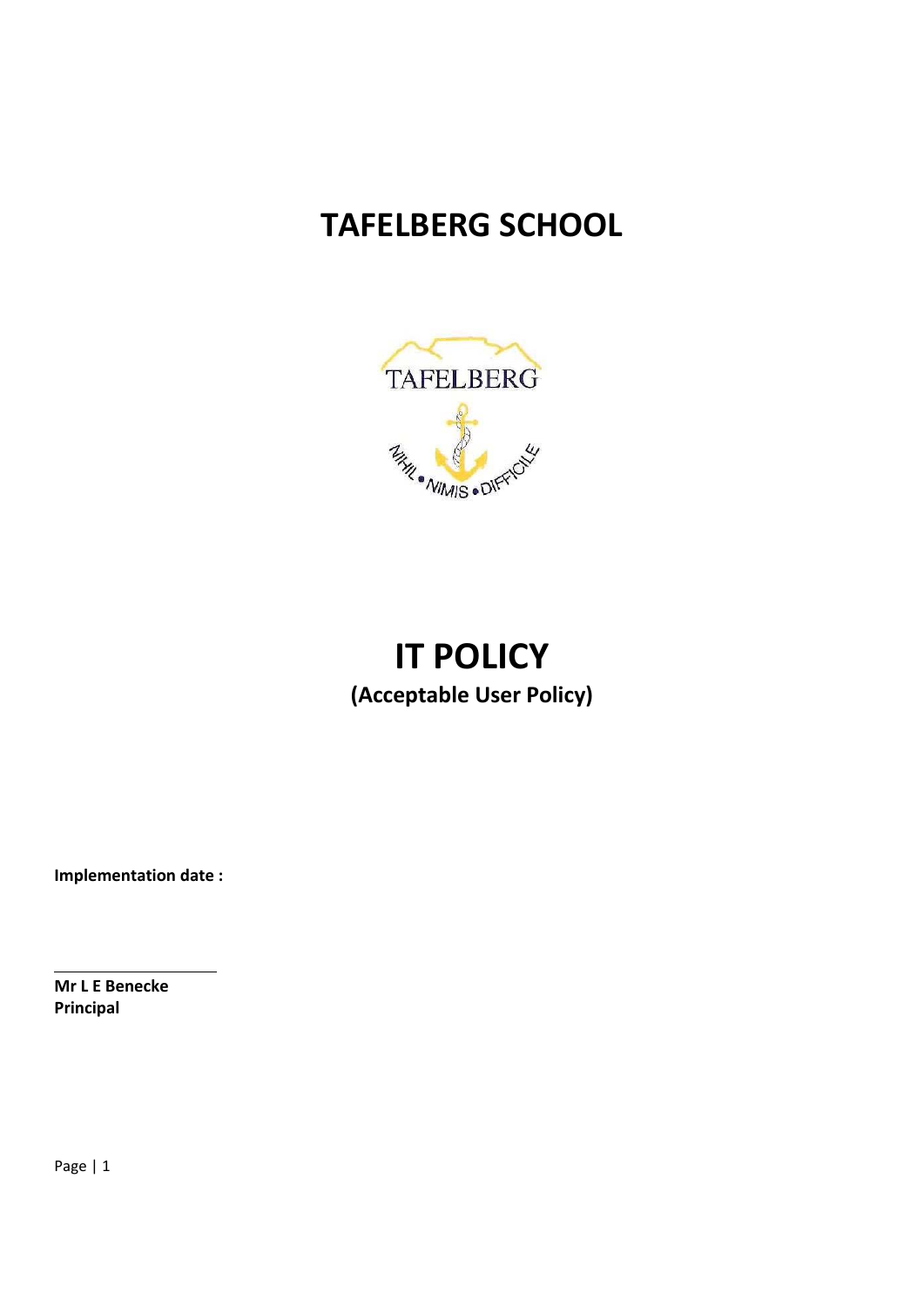### **1. INTRODUCTION**

Tafelberg School is committed to the use of electronic resources and technology to enhance teaching, learning and administration. Therefore, staff and learners are expected to utilise these resources within the guidelines set forth in the IT Policy.

In providing our extensive IT facilities, our aim is that these are used optimally as an administrative and educational tool only. We should like to emphasize that the computer facilities are intended for serious information research, curriculum planning, lesson planning and presentation, and not for recreational purposes such as playing games, downloading files for personal or private non‐academic use, nor for private social media, business or other use.

The IT Policy addresses the ethical and appropriate use of the technology resources provided by the school, the security of our network, and the safety of our staff and learners. We believe in intellectual freedom and access to information, therefore, the ultimate responsibility for a user's actions rests with the user.

All users have the responsibility to use these resources in a responsible, efficient, ethical and legal manner and must be in support of the educational objectives of Tafelberg School.

Transmission of any material in violation of any South African regulation is prohibited.

# **2. ACCEPTABLE USES**

Direct educational purposes endorsed by the school (ie Principal and Head: Academics) Constructive communication with other appropriate e‐mail users

#### **3. UNACCEPTABLE USES**

- Change or attempt to change computer / system settings
- Assumes another person's identify or role through deception or without proper authorization.
- Communicates or acts under the guise, name identification, email address, signature of another person without proper authorisation explicitly given by those users.
- Communicates under the guise of an organisation, entity, or unit that you do not have the authority to represent.
- Intentionally seek information on, obtain copies of, or modify e‐email, files or passwords belonging to other users.
- Divulge sensitive personal data to which you have access concerning staff, or learners without explicit authorization to do so.
- Use file‐sharing programs to obtain copyrighted material such as music, games, DVD's and other protected items without permission of the copyright holder. Pirating of software is a criminal offence.
- Make copies of a licensed computer program to avoid paying additional license fees or to share with other users.
- Violating copyright laws.
- Using inappropriate or threatening language
- Download, store or disseminate obscene or pornographic material.
- Distributing material for commercial purposes.
- Providing political or campaign information.
- Downloading of private, non‐educational material using school's internet
- Streaming, watching and or allowing learners to view movies etc during school time unless it's content is directly related to the curriculum and has been approved by IT Systems Manager and Principal / Deputies.
- Leaving your PC open and leaving the classroom unlocked, thereby presenting learners with opportunity to access your PC and confidential school and personal data and information.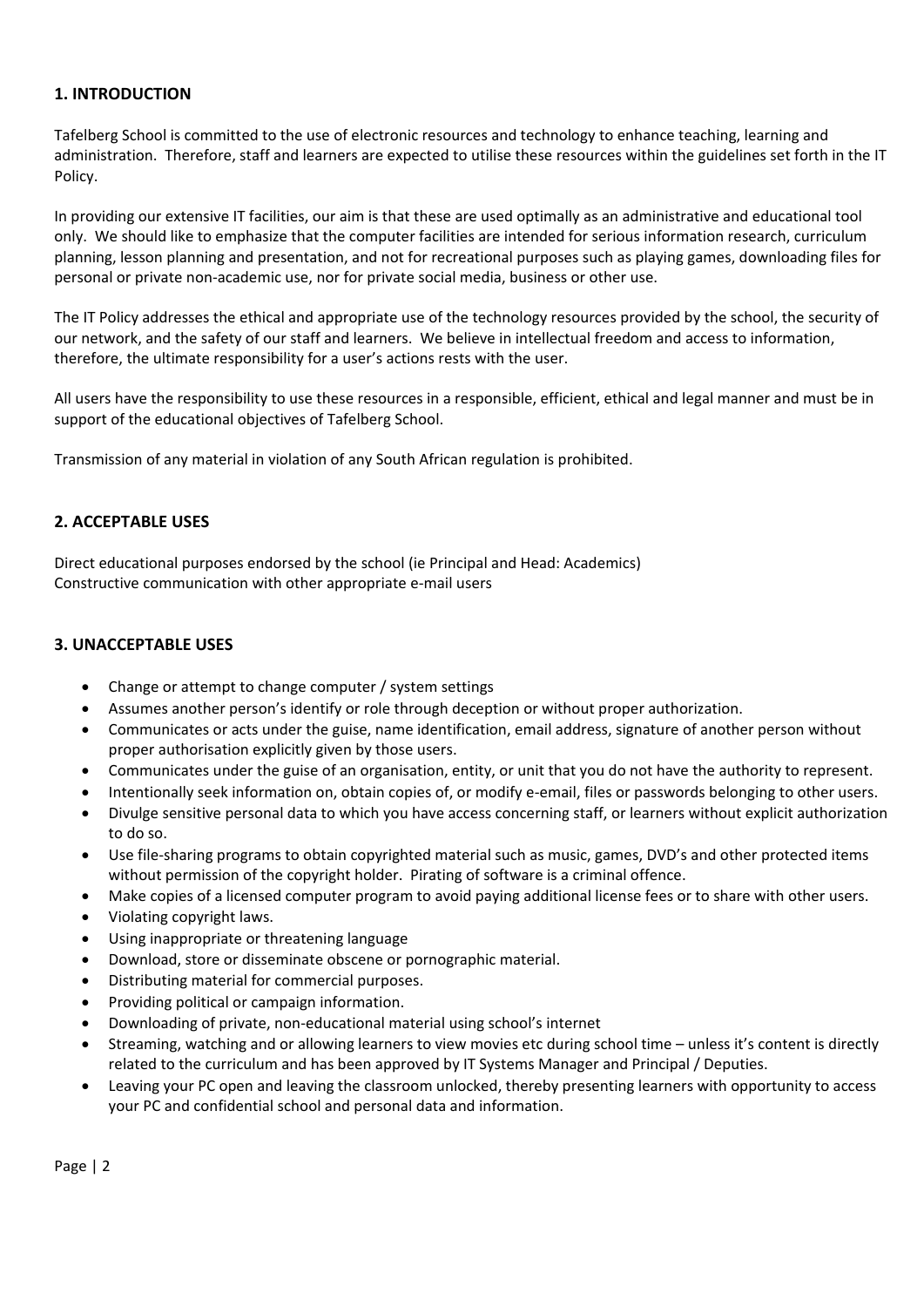### **4. NETWORK RULES AND SECURITY**

These rules include, but are not limited to, the following:

- You should not reveal your password.
- You should not logon using someone else's login / password
- Use appropriate language swearing, using vulgarity, or any other abusive language is inappropriate.
- Caution should be used when revealing your personal address, telephone number etc or those of anyone else's across the internet.
- Caution should be used when revealing credit card or current account information across the internet.
- Do not disrupt network functions.
- Do not attempt to gain unauthorised access to system programs or computer equipment. Attempts to access information on any Tafelberg School network components as any other user or to share a password, will result in cancellation of user privileges. If a security problem is identified, notify the Principal. Passwords should be kept private and should be changed on a regular basis.
- Assume all communications and information accessible via the network are private property and copyrighted.

#### **5. DISCLAIMER**

As part of your email signature, you are required to have the following disclaimer on every email that you send out:

#### *This e‐mail message is privileged and confidential. If you are not the intended recipient please delete and notify the sender. Please note that any views or opinions presented are solely those of the author.*

#### **6. SAFE GUARDING INFORMATION**

All staff are responsible for safeguarding information located on Tafelberg Shool's computer systems. The responsibilities include but are not limited to:

- Keeping user names and passwords private.
- Storing files in home directories or in shared folders on the network servers.
- Logging off or locking the computer when leaving the computer.

#### **7. SOFTWARE SECURITY MEASURES**

It is important that each user only accesses the system using their own unique password to prevent unauthorised access and allow investigations to take place in the event of a problem arising.

- NEVER disclose your password to another colleague.
- NEVER write your password down.
- NEVER use another colleague's password.
- NEVER install any unauthorised software onto Tafelberg School owned PC or Laptop. (including games, etc)
- NEVER leave a laptop/tablet unattended.
- Only software approved by Tafelberg School is allowed to be installed.
- Computer hardware and software and contained information remains the property of the school, even when departing from Tafelberg School

Only software approved by Tafelberg School is allowed to be installed.

The computer hardware and software and contained information remains the property of the school, even after termination of employment.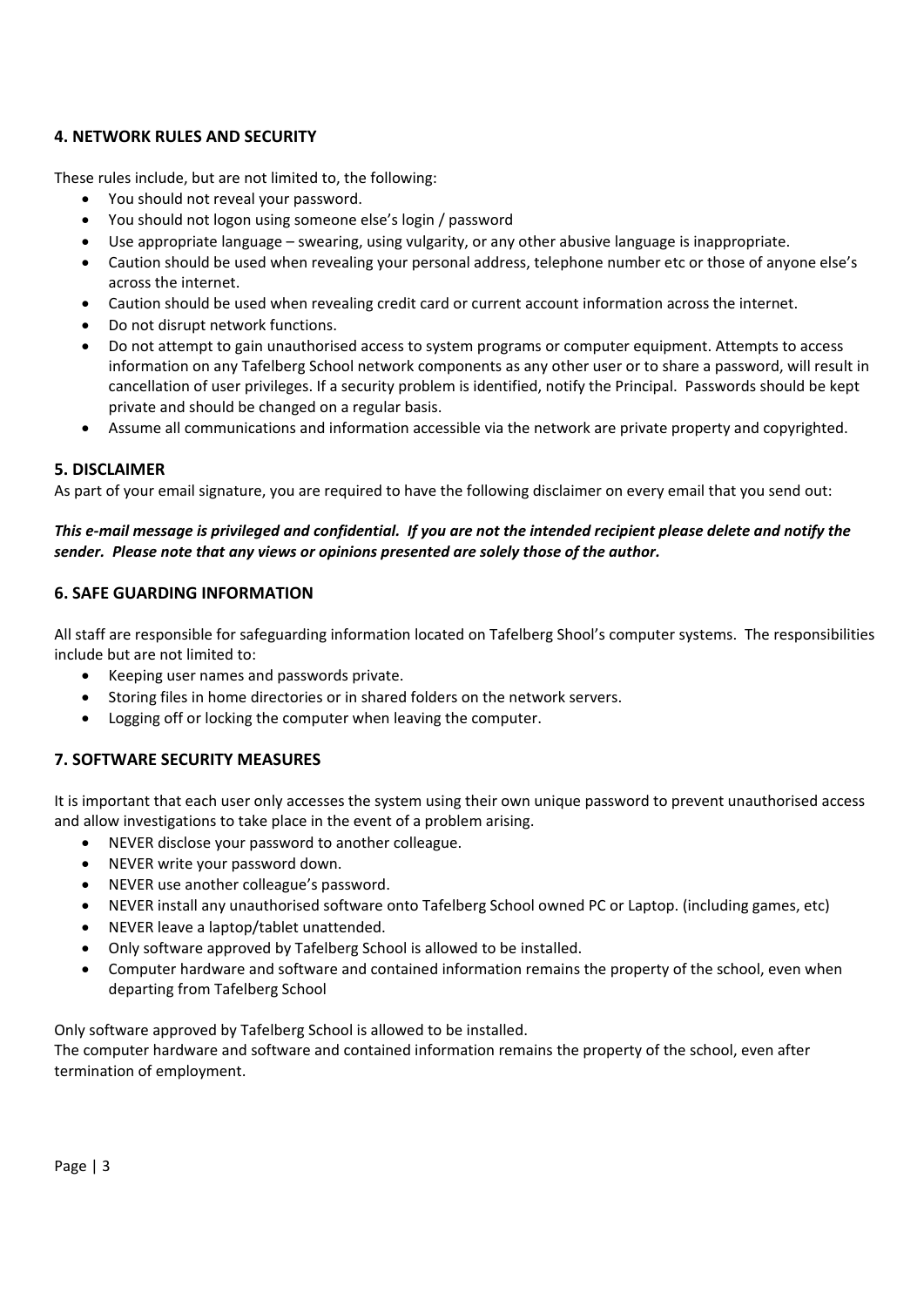The installation of unauthorised Software is a *Gross Misconduct* offence and is expressly forbidden for several reasons:

- The risk of importing viruses
- The new software may effect the functioning of existing software.
- You should already have all necessary software installed.

Any member of staff found to have accessed unauthorised files and data held on the system will be subject to disciplinary procedures.

It is the responsibility of all members of staff to ensure that any confidential information they are processing is secure, particularly when the data is stored on a shared network drive.

Should a staff member require software updates or new software tobe updated, they must put a request to the IT Systems Administrator, in writing. The IT Sytems Manager will then obtain permission from the Principal.

#### **8. PHYSICAL SECURITY MEASURES**

*Virus checking* **–** a computer virus is a malicious programe that can cause damage and disruption to the functioning of our computer system. These are a few simple rules that must be followed to minimise the risk of infecting our computer system :

- ALWAYS update Virus check programme daily.
- Ensure all external drives / devices are checked by the IT Systems manager before using it on our system.
- Do not open suspect emails always check with the IT Systems Manager
- Do not open emails or documents which are flagged by the IT Systems Manager.

# **9. E‐MAIL**

- Only mail to be used for the purpose of School business.
- Staff must be aware that private e‐mails may contain harmful viruses which may cause damage to computers.
- Staff must use acceptable email protocols and language when communicating with learners, parents, WCED officials and public.
- Use recognised service providers only. Use precautionary measures.

#### **10. PRINTING**

- The printer is provided as a service and should be used for school-related work only.
- Check your documents using print preview before printing.
- Never print more than one final original. Photocopy if more copies are needed as photocopying is cheaper than desktop laser printing.
- Printing should be kept to a minimum so as not to waste paper. Where possible recycled paper should be used.
- Private printing for learners is not permitted.
- Private printing for teachers must be authorised by the Document Centre, and paid for. All such monies must be properly recorded and paid to the bursar at regular intevals (LTSM budget item).

#### **11. PRIVACY**

- The IT hardware and software equipment and systems are the property of the SGB, and all users accept that as such the SGB (or authorised person ie Principal) may at any time without prior notice, request access to the files on any school computer and or laptop.
- The IT Systems administrator may review files and communications to maintain system integrity and ensure users are accessing the system responsibly.